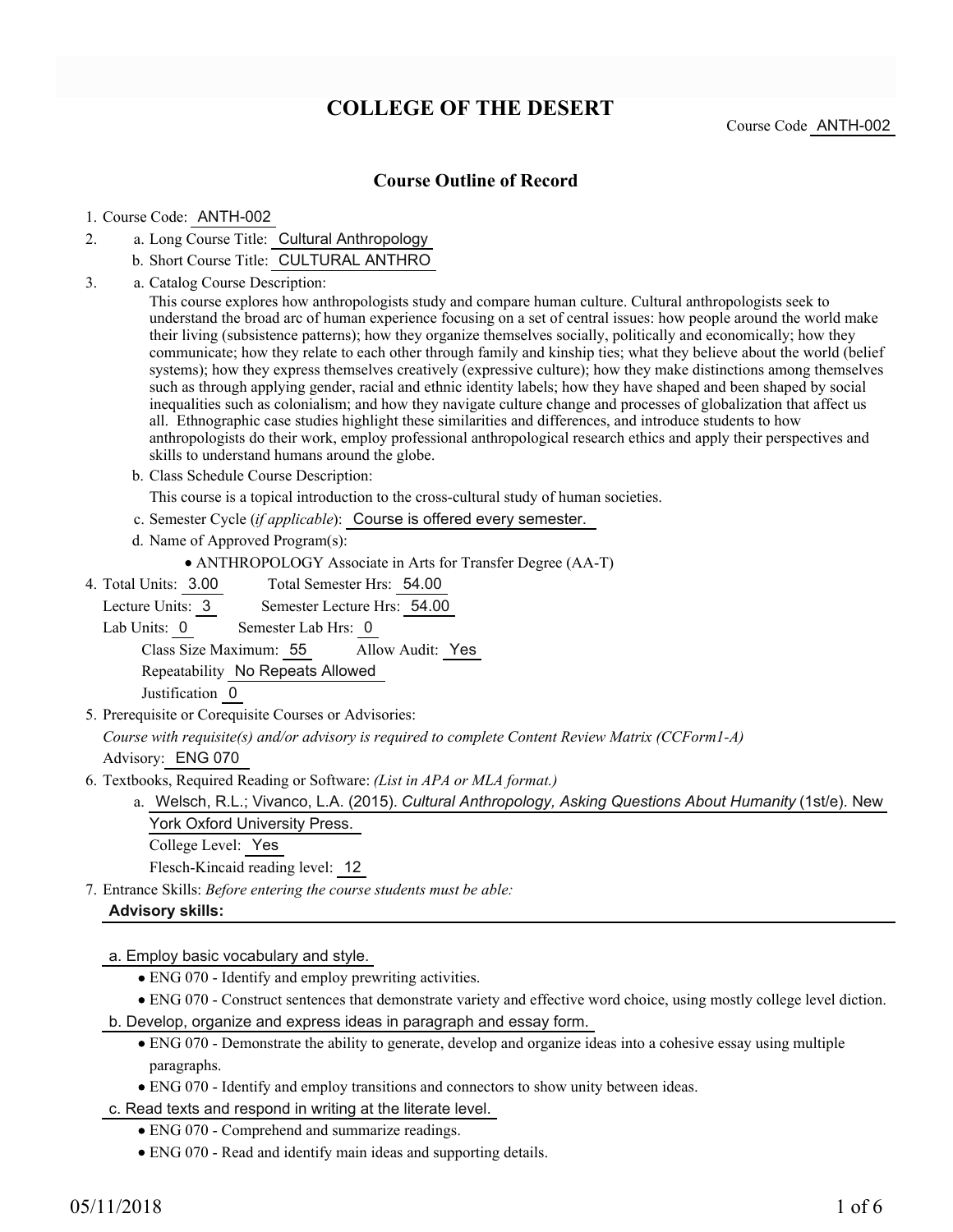- ENG 070 Recognize and explain patterns of idea development in readings.
- d. Apply standard rules of grammar, punctuation, and mechanics in written responses.
	- ENG 070 Demonstrate through the writing process the ability to apply standard rules of grammar, punctuation and spelling in academic writing.

e. Demonstrate the ability to participate in class discussions and assigned projects.

- ENG 070 Improve editing and revision strategies both individually and in peer review.
- 8. Course Content and Scope:

### Lecture:

- 1. Anthropological theories, methods and perspectives
- 2. Anthropological study of human cultures a cross cultural perspective
- 3. Culture, language and communication
- 4. Personality and culture
- 5. Subsistence patterns
- 6. Economic organization
- 7. Social organization
- 8. Ethnicity and race
- 9. Gender and sexuality
- 10. Marriage, Family and Kinship
- 11. Political organization
- 12. Religion, ritual and other belief systems
- 13. Artistic behavior
- 14. Social inequality and colonialism
- 15. Globalization and culture change
- 16. Applied anthropology
- 17. Professional ethics

Lab: *(if the "Lab Hours" is greater than zero this is required)*

#### 9. Course Student Learning Outcomes:

1. Describe, compare and contrast the nature and scope of learned human cultural behavior on a cross-cultural basis. 2.

Identify and critically evaluate factors and processes associated with cultural change and the impact of globalization.

3. Identify and evaluate the role of ethnocentrism in cross-cultural comparisons.

10. Course Objectives: Upon completion of this course, students will be able to:

a. Define the nature and scope of anthropology and discuss the role of cultural anthropology within the discipline.

- b. Identify both past and present methods, theories and perspectives used to study and understand human cultures.
- c. Explain the importance of the ethnographic method in the study of culture.

d. Employ the cultural relativist perspective while discussing cultural variation.

e. Identify the nature of cultural universals and evaluate their interrelationships.

f. Recognize and employ relevant printed and digital resource materials, including texts, ethnographies, and the Internet in resolving questions pertinent to the study of culture.

g. Demonstrate an understanding of anthropological concepts including ethnicity, gender, political organization, economic systems, kinship, rituals and belief systems.

h. Explain the interconnectedness of the economic, political and sociocultural forces of globalization amongst diverse cultural groups.

i. Identify and evaluate factors and processes associated with culture change and the impact of globalization.

j. Analyze and evaluate the ethical issues anthropologists encounter, and professional ethical obligations that must be met in the study of and application in cultural groups different from their own.

k. Identify the types of political organization and the types of exchange found within each.

l. Describe how gender, sex and sexuality vary within cultures.

m. Describe how religions and other belief systems set the foundation for group unity.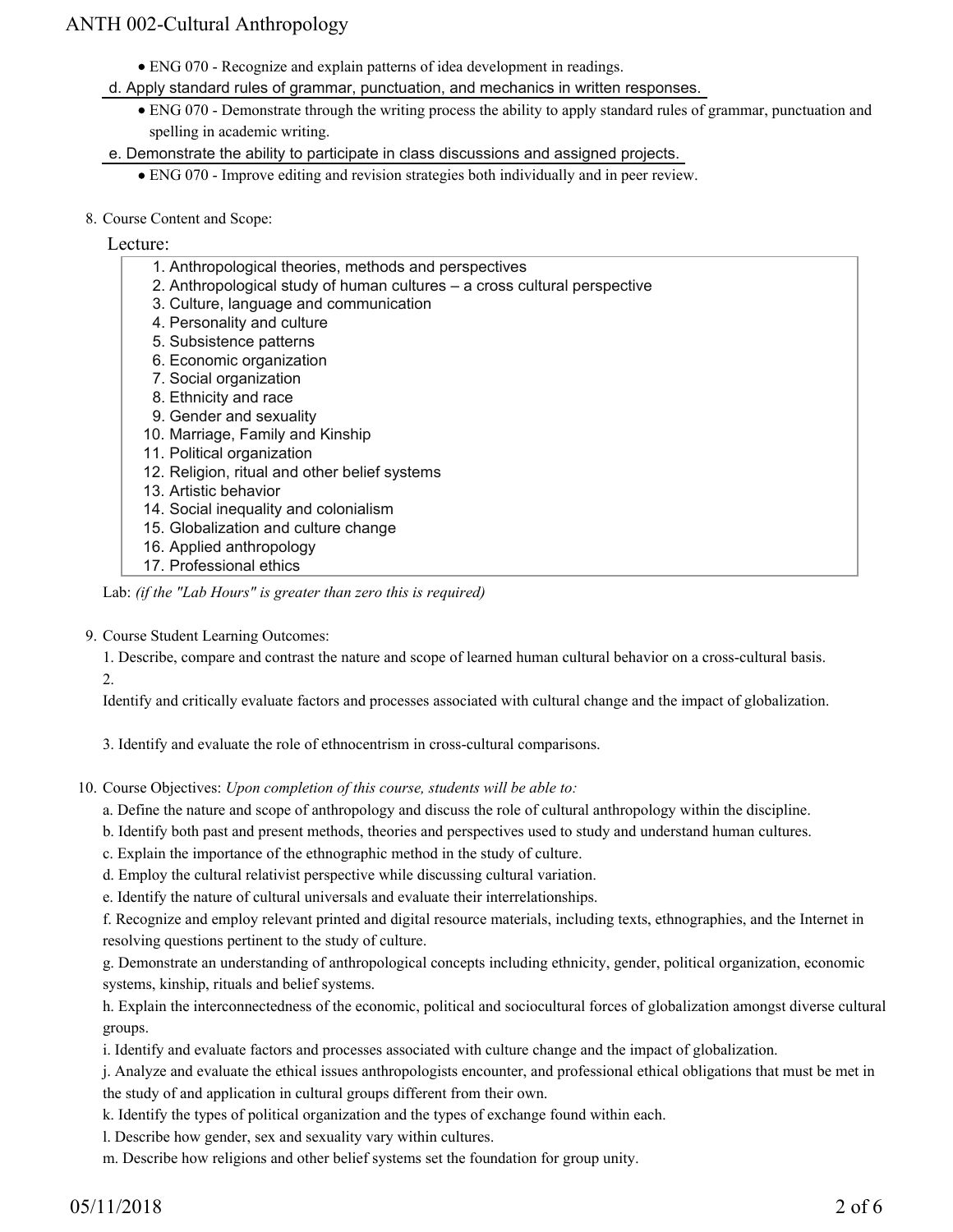n. Identify and describe how artistic expressions provide the symbols of group identity.

- Methods of Instruction: *(Integration: Elements should validate parallel course outline elements)* 11.
	- a. Discussion
	- b. Distance Education
	- c. Lecture
	- d. Technology-based instruction

Other Methods:

#### Student papers and reports

12. Assignments: (List samples of specific activities/assignments students are expected to complete both in and outside of class.) In Class Hours: 54.00

Outside Class Hours: 108.00

- a. In-class Assignments
	- 1. Attendance of lectures by instructor and guest speakers, including the taking of detailed notes.
	- 2. Viewing of films and slide programs, including the taking of notes.
	- 3. Listening to sound recordings and taking notes.
	- 4. Special reports by students, in panel or singly.
	- 5. Participating in class research projects involving the collection, compilation and interpretation of data, including the composition of written or oral reports.
- b. Out-of-class Assignments

1. Readings in the textbook and in recommended supplementary literature.

- 13. Methods of Evaluating Student Progress: The student will demonstrate proficiency by:
	- College level or pre-collegiate essays Essay exams
	- Written homework
	- Guided/unguided journals Journal reviews
	- Term or research papers
	- Presentations/student demonstration observations Observations or field activities
	- Group activity participation/observation In class discussion and exercises
	- True/false/multiple choice examinations
	- Define terms
	- Mid-term and final evaluations
	- Student participation/contribution
	- Oral and practical examination Written and oral quizzes
- 14. Methods of Evaluating: Additional Assessment Information:
- 15. Need/Purpose/Rationale -- All courses must meet one or more CCC missions.

CSU/UC Transfer Course

A. Transfers to CSU;UC

IGETC Area 4: Social and Behavioral Sciences

A: Anthropology and Archaeology

CSU GE Area D: Social, Political, and Economic Institutions and Behavior, Historical D1 - Anthropology and Archeology

-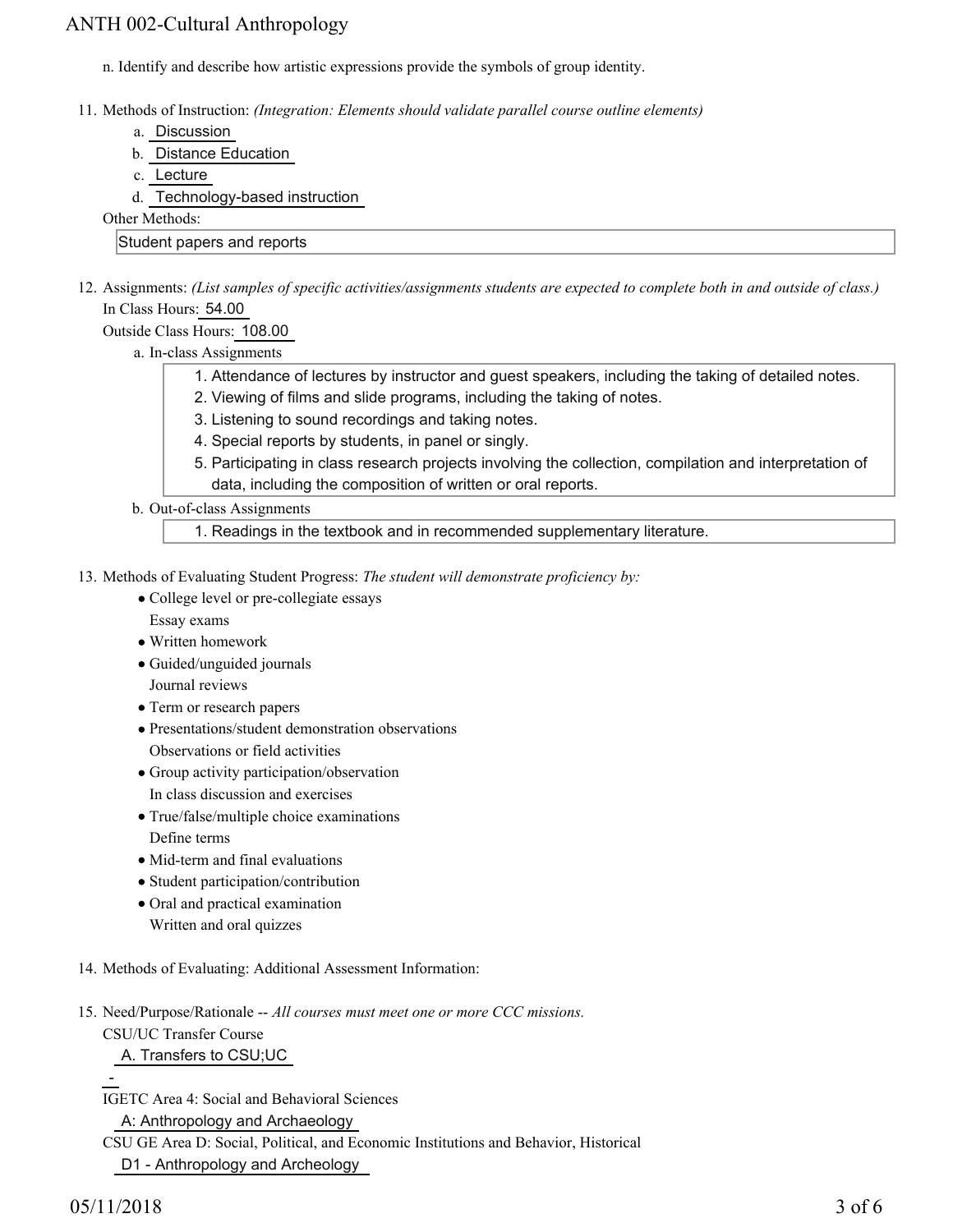CSU GE Area E: Lifelong Understanding and Self-Development

E - Lifelong Understanding and Self-Development

PO-GE C2 - Social and Behavioral Sciences

Identify and analyze key concepts and theories about human and/or societal development.

Critique generalizations and popular opinion about human behavior and society, distinguishing opinion and

values from scientific observations and study.

 Understand and think critically about different cultures (including topics such as race, gender, and class) and their influence on human development or society.

Develop individual responsibility, personal integrity, and respect for diverse people and culture.

PO-GE C3 – Arts, Humanities, and Culture

Communicate effectively in many different situations involving diverse people and viewpoints.

 Analyze the variety of forms of expression and how those are used to communicate social, cultural, and personal ideas, feelings, and concepts;

Understand and appreciate diverse local, national, and world context.

Articulate the differences and similarities between and within cultures.

PO-BS Critical Thinking

Locate questions and problems as a result of conversation, reading, and lectures

Assess relevant information and come to thought-out conclusions and solutions.

Value open-mindedness.

Communicate meaningfully with others.

IO - Scientific Inquiry

Identify components of the scientific method.

IO - Critical Thinking and Communication

Apply principles of logic to problem solve and reason with a fair and open mind.

Appreciate diversity as it is expressed in multiple disciplines and across various cultures through reading,

speaking and writing.

 Summarize, analyze, and interpret oral and written texts, with the ability to identify assumptions and differentiate fact from opinion.

IO - Global Citizenship - Scientific & Technological Literacy

 Utilize quantitative expression in a variety of contexts. These would include units of measurement, visual representations, and scales and distributions.

 Synthesize, interpret, and infer, utilizing information, data, and experience to solve problems, innovate, and explore solutions.

IO - Global Citizenship - Ethical Behavior

Apply ethical reasoning to contemporary issues and moral dilemmas.

Appreciate the complexity of global relationships between self and others, as well as self and the environment.

Integrate universally accepted values such as honesty, responsibility, respect, fairness, courage and

compassion into judgments and decision-making.

PO-SSS Personal Development and Responsibility

Display habits of intellectual exploration, personal responsibility, and physical well being.

Develop individual responsibility, personal integrity, and respect for diverse people and cultures.

Value and accept people with different cultural and linguistic backgrounds and abilities.

Understand ethical issues to make sound judgments and decisions.

PO-SSS Self-Awareness, Self-Understanding, and Self-Advocacy

self knowledge.

Develop realistic goals.

Adapt to challenging situations.

Teach the people around them.

PO-SSS Self-Sufficiency and Independent Learning

 Identify and utilize services, programs, and resources to become life-long learners including, but not limited to: Study/Learning Labs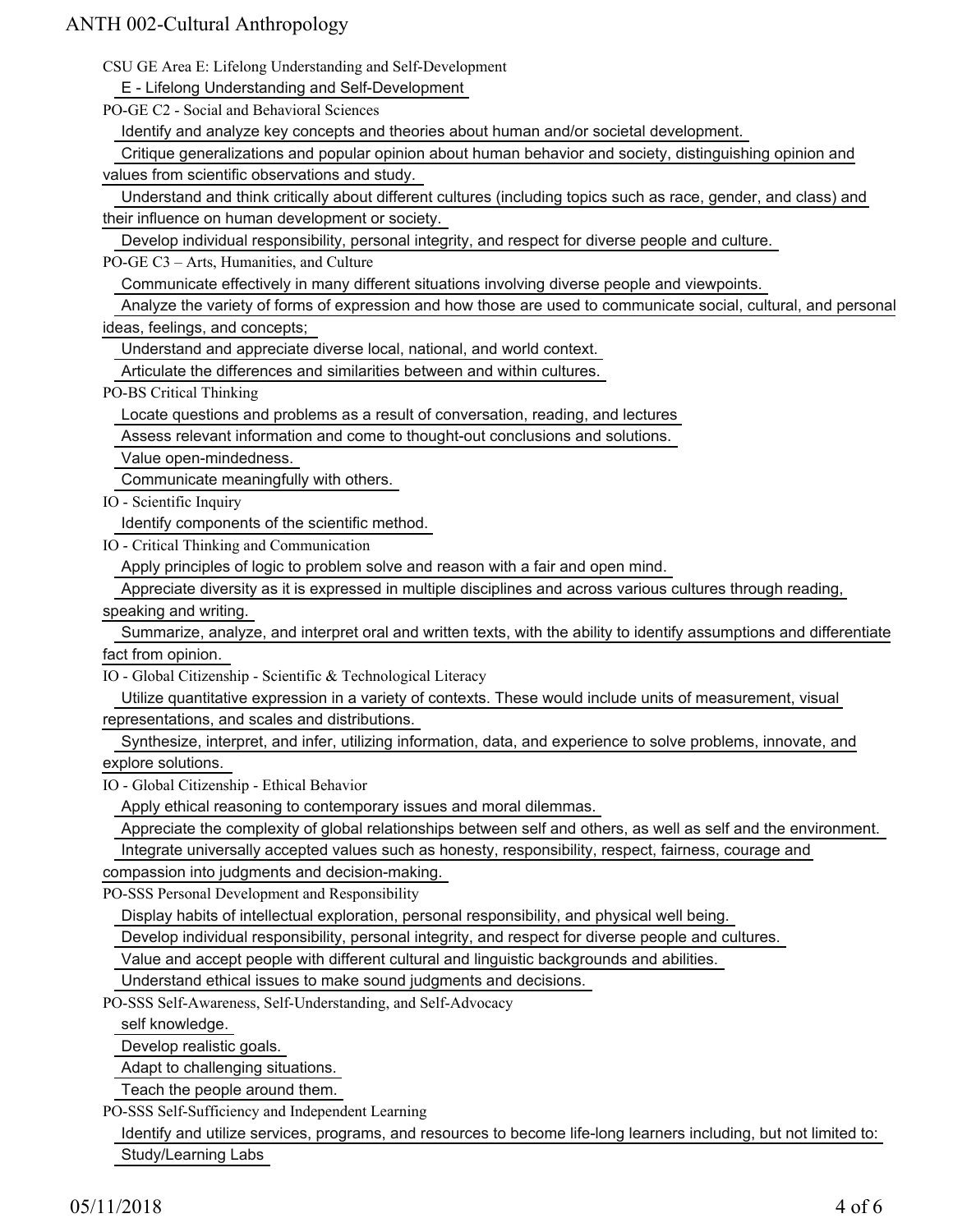| <b>Student Development Courses</b>          |
|---------------------------------------------|
| <b>Tutorial Assistance</b>                  |
| <b>Counseling Services</b>                  |
| <b>Special Programs for Student Success</b> |
| <b>Financial Aid</b>                        |
| Scholarship information                     |
| Career/Transfer Center Resources            |

16. Comparable Transfer Course

| <b>University</b><br><b>System</b> | Campus                | Course<br><b>Number</b> | <b>Course Title</b>                                  | Catalog<br>Year |
|------------------------------------|-----------------------|-------------------------|------------------------------------------------------|-----------------|
| <b>CSU</b>                         | CSU San<br>Bernardino | <b>ANTH 102</b>         | Introduction to Anthropology: Culture and<br>Society | 2010-11         |
| UC                                 | UCLA                  | <b>ANTHRO 9</b>         | Culture and Society                                  | 2010-11         |

17. Special Materials and/or Equipment Required of Students:

Required Material? 18. Materials Fees:

| <b>Material or Item</b> | <b>Cost Per Unit</b> | <b>Total Cost</b> |
|-------------------------|----------------------|-------------------|
|-------------------------|----------------------|-------------------|

19. Provide Reasons for the Substantial Modifications or New Course:

Course update/revisions: update Course description, SLO's and Course Objectives to bring in line with C-ID. (C-ID ANTH 120)

- a. Cross-Listed Course *(Enter Course Code)*: *N/A* 20.
	- b. Replacement Course *(Enter original Course Code)*: *N/A*
- 21. Grading Method *(choose one)*: Letter Grade Only

### 22. MIS Course Data Elements

- a. Course Control Number [CB00]: CCC000304215
- b. T.O.P. Code [CB03]: 220200.00 Anthropology
- c. Credit Status [CB04]: D Credit Degree Applicable
- d. Course Transfer Status [CB05]: A = Transfer to UC, CSU
- e. Basic Skills Status [CB08]: 2N = Not basic skills course
- f. Vocational Status [CB09]: Not Occupational
- g. Course Classification [CB11]: Y Credit Course
- h. Special Class Status [CB13]: N Not Special
- i. Course CAN Code [CB14]: *N/A*
- $i$ . Course Prior to College Level [CB21]:  $Y = Not$  Applicable
- k. Course Noncredit Category [CB22]: Y Not Applicable
- l. Funding Agency Category [CB23]: Y = Not Applicable
- m. Program Status [CB24]: 1 = Program Applicable

Name of Approved Program *(if program-applicable)*: ANTHROPOLOGY

*Attach listings of Degree and/or Certificate Programs showing this course as a required or a restricted elective.)*

23. Enrollment - Estimate Enrollment

First Year: 0 Third Year: 0

24. Resources - Faculty - Discipline and Other Qualifications: